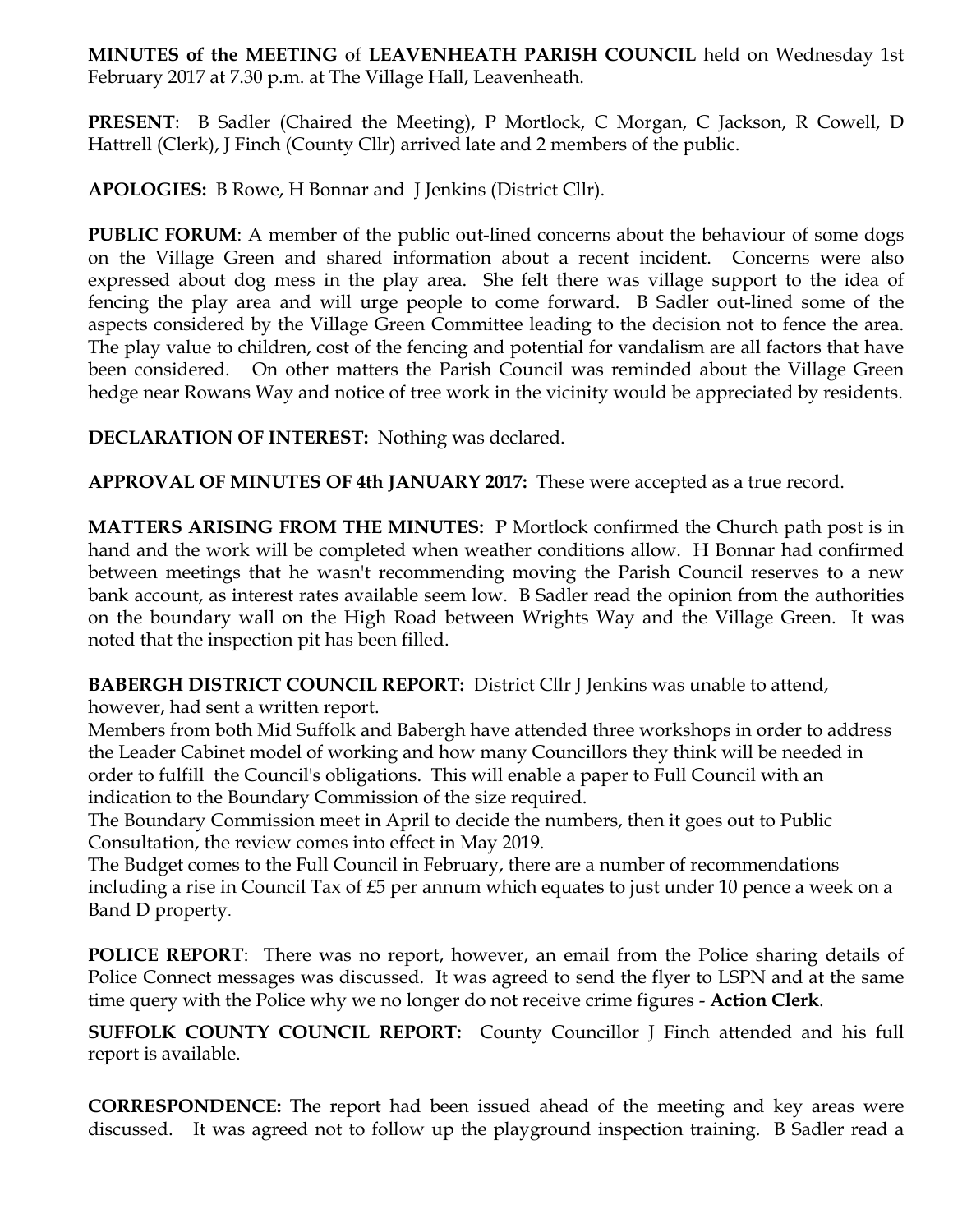letter from Konings, who have taken over the Boxford Suffolk farm plant, about their expansion plans over the next 10 years.

**HIGHWAYS**: The speed signs and Community Speed Watch were mentioned. It was agreed for C Morgan to get information to J Finch about issues with pavements - **Action C Morgan**. C Jackson reported on the hedge cut from Assington to Stoke Road and that all the pot holes were now marked on the A134 through the village.

**FINANCE:** The bank balances as at 31st January 2017 were **£24538.60** in the Community Account, **£15331.64** in the Reserve Account making a total of **£39870.24**.

| The following were authorised for payment: - |          |                                    |                         |
|----------------------------------------------|----------|------------------------------------|-------------------------|
| 1431                                         | 400.88   | D K Hattrell                       | Clerk's Salary          |
| 1432                                         | 94.60    | <b>Inland Revenue</b>              | Clerk's ddtns & ERS NIC |
| 1433                                         | 155.12   | <b>SCC</b> - Pension ACC           | Clerk's Pension         |
| 1434                                         | 36.00    | Leavenheath Village Hall Hall Hire |                         |
| Funds Tr between<br>meetings                 | 400.00   | Pete Irving                        | Approved Tree work      |
| <b>Total</b>                                 | £1086.60 |                                    |                         |

**REPORTS FROM ORGANISATIONS AND REPRESENTATIVES :** Reports were given from the Village Hall, Village Green, the Tree Wardens and in respect of Church Path Ditch. No resolutions were passed in relation to these headings.

**CIRCULAR PATHS**: R Cowell outlined the extensive investigation required to determine the work to link the lakeside path which involves 100 meters and figures were discussed. The idea of using S106 money (up to £4000) together with the Locality budget (up to £1000) was agreed as a contingency plan in the absence of other funding. C Morgan agreed to support the funding bids.

**RESERVING POLICY**: It was agreed for the Clerk to draft a suitable policy using the example as a starting point - **Action Clerk**.

**IDEAS TO IMPROVE THE VILLAGE:** Nothing was raised.

**REPORTS AND QUESTIONS FROM CHAIRMAN AND MEMBERS**: R Cowell reported that the Tree Review continues. P Mortlock reported on Rowley Wood and a dedication to the late Ron Jackaman was discussed.

The meeting closed at **9.30 p.m**.

**Planning Meeting on 1st February 2017**